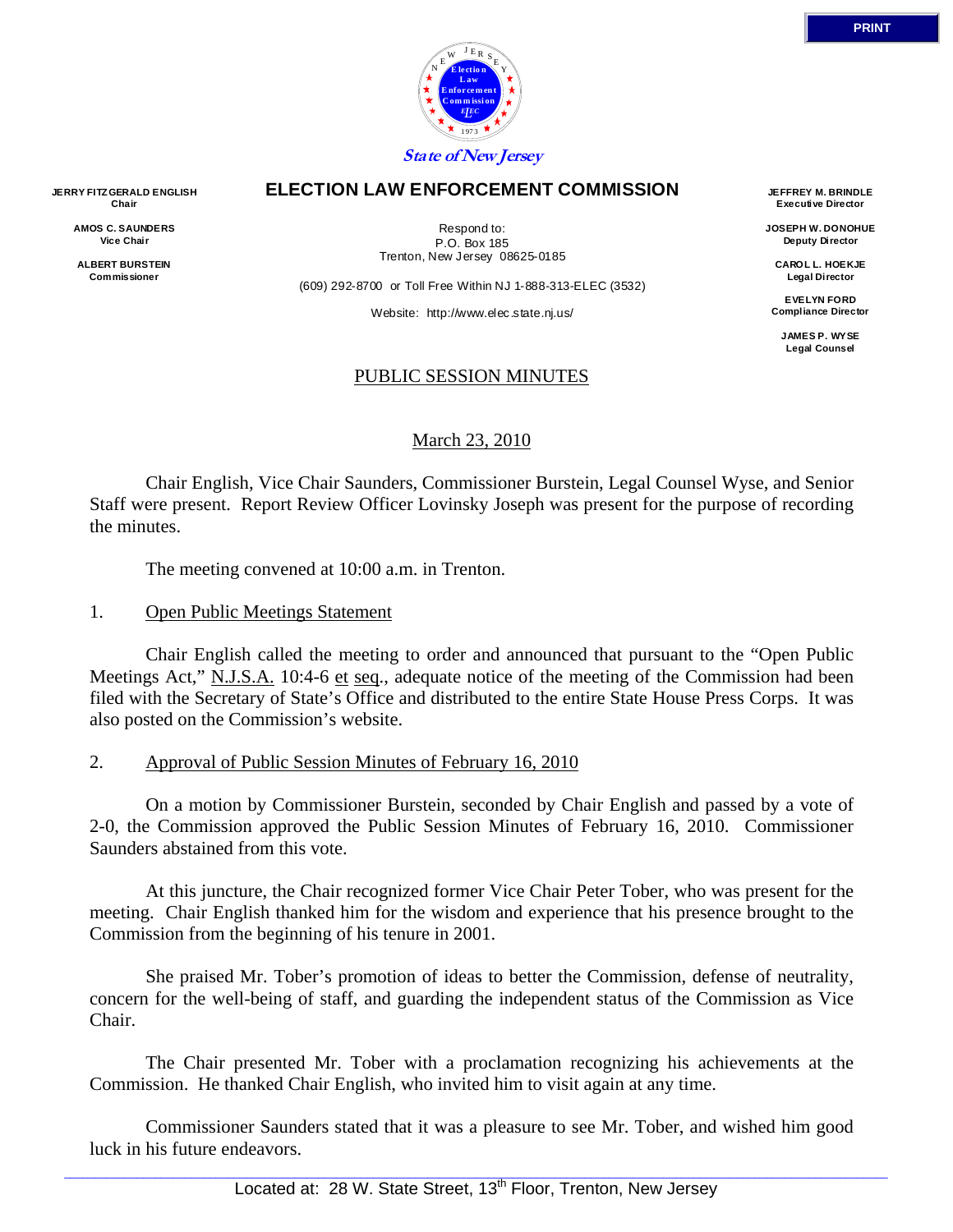Commissioner Burstein congratulated Mr. Tober on his accomplishments.

 Mr. Tober stated that it was an honor and a privilege to have worked for the Commission and help maintain its good reputation.

 Chair English announced that the vacancy for the position of Vice Chair necessitated nomination and election of a replacement. The Chair asked if there were any nominations for the position.

Commissioner Burstein nominated Commissioner Saunders for the position of Vice Chair.

Chair English seconded the nomination.

 The Chair related how she had come to know Commissioner Saunders while reviewing his 1977 appointment as a Judge by Governor Byrne. She recognized Commissioner Saunders for his distinguished career as a lawyer and as a judge, and for his continued service with the Commission after retirement.

 Commissioner Saunders stated that he would recuse himself from this vote. He noted that he initially preferred Commissioner Burstein to be nominated for the position of Vice Chair because of his greater seniority, but that he recognized the importance of maintaining a bipartisan balance.

 On a motion from Commissioner Burstein, seconded by Chair English and passed by a vote of 2-0, the Commission approved the appointment of Commissioner Saunders as Vice Chair.

 Chair English stated the valuable assistance of Mr. Tober in the Wayne Bryant advisory opinion decision and in helping to find an appropriate successor to Executive Director Frederick M. Herrmann.

Mr. Tober noted that Commissioner Burstein had helped complete those matters.

At this juncture, Mr. Tober offered his farewell and departed from the meeting.

### 3. Executive Director's Report

### A. Lobbyist Press Release

 Executive Director Brindle informed the Commissioners of this extensive analytical press release issued on March 10, 2010.

 The Executive Director recognized Deputy Director Donohue for his efforts in producing the lobbyist press release. He noted that the press release had been well received by the public and press. The Executive Director acknowledged the Data Entry staff and Compliance staff for their help with this project.

 Executive Director Brindle reported that total spending had increased 1% to a total of \$56.4 million. He added that this was the fourth consecutive year that lobbying financial activity remained around \$55 million.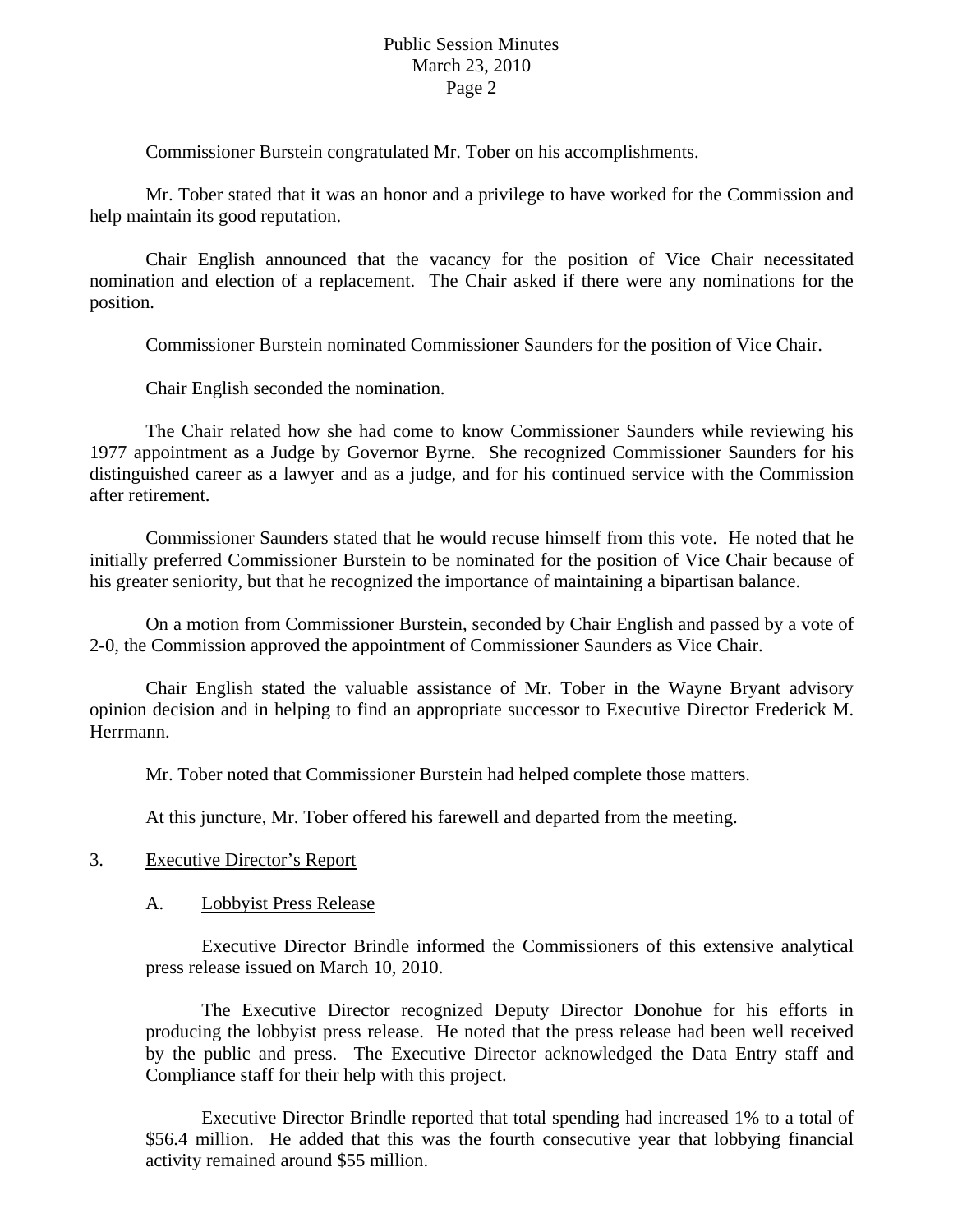The Executive Director further reported that benefit passing had decreased 56% to a total of \$9,729, and communications expenses had increased 53% to a total of \$6.1 million.

 Executive Director Brindle hypothesized that the general decrease in lobbying expenses was due to a combination of the underperforming economy, the changing nature of lobbying into more diverse forms, and officials becoming more sensitive to the concerns of the public.

#### B. Recognition of Staff

 The Executive Director recognized the following Data Entry staff members for their efforts in organizing the data vital for production of analytical press releases, the local contributor database, and other informational services and products for the general public: Data Entry Supervisor Brenda Brickhouse, Assistant Data Entry Supervisor Darlene Kozlowski, Senior Data Entry Technician Shirley Bryant, Associate Data Entry Technician Nelly Rosario, Associate Data Entry Technician Barbara Counts, Associate Data Entry Technician/Secretary Pam Kinsey, Associate Data Entry Technician Helen Kelly, Assistant Data Entry Technician Tamika McCoy, Assistant Data Entry Technician Susan Danley, and Data Entry Technician Tamico Flack.

 Chair English stated that Deputy Director Donohue, as a former member of the press, could appreciate the importance of the Data Entry staff's work to public disclosure.

 Deputy Director Donohue stated that was the case, and that quality control of data organization was very important, especially as reporters at present have less time to check the accuracy of data themselves.

 Executive Director Brindle also recognized Compliance staff members for their efforts in verification of figures and calculations: Director of Lobbying Linda White, Senior Compliance Officer Kim Key, Associate Compliance Officer Nancy Fitzpatrick, Assistant Compliance Officer Danielle Hacker, and Assistant Compliance Officer Christopher Vigale. He also commended them on maintaining their morale despite current budgetary difficulties.

 Chair English declared that the work of staff brought force to the Open Public Meeting statement read before each meeting.

 The Chair thanked staff and stated that she had great confidence in their professionalism.

# C. Budget

 Executive Director Brindle informed the Commissioners of the budget status for Fiscal Year 2011. He reported that the allocated amount of \$4.191 million was nearly the same as the figure for the previous year (\$4.275 million).

 The Executive Director stated that a loss of \$84,000 could be offset by lobbying fees. He anticipated that the Commission would be able to maintain its current level of service.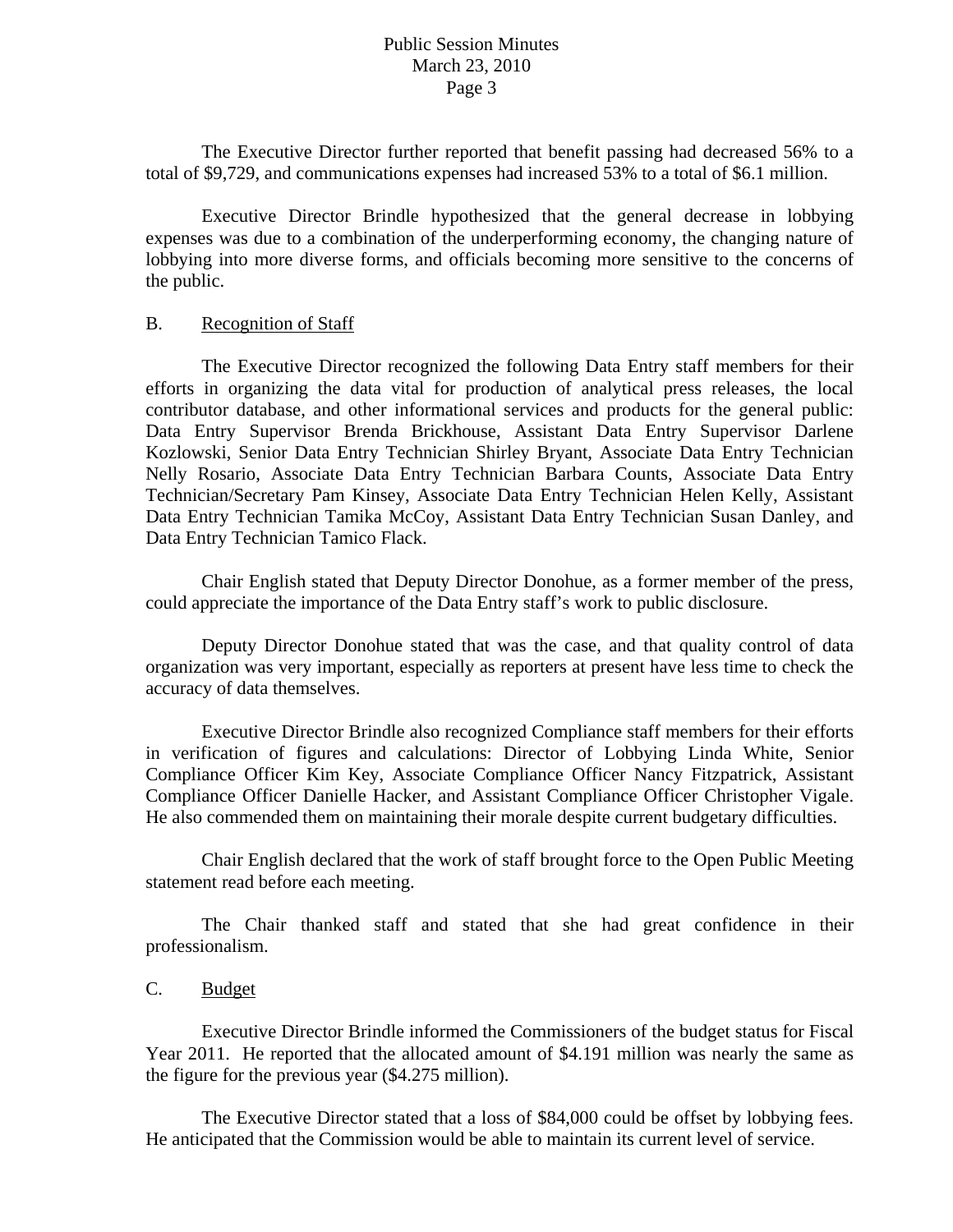Executive Director Brindle reported that he had been invited to attend an Assembly budget committee meeting for Law & Public Safety on April 19, 2010, and a Senate budget committee meeting on May 4, 2010 with Attorney General Paula Dow.

The Executive Director did not anticipate any major issues to emerge at the meetings.

 Chair English stated that she was pleased that Commissioner Burstein had agreed to attend previous budget hearings, and inquired if he could do so again this year to provide representation for the Commission.

 Commissioner Burstein stated that he would attend if there were no conflicts with his schedule.

 The Chair replied that the recently concluded gubernatorial race may provoke a number of questions at the meeting that members of the Assembly may seek to ask a representative of the Commission.

#### D. New Jersey Supreme Court Decision

 Executive Director Brindle informed the Commissioners of the unanimous decision rendered by the New Jersey Supreme Court on March 8, 2010. This ruling upholds the Commission's 2008 Advisory Opinion No. 1 barring former Senator Wayne Bryant from using campaign funds to pay for criminal defense expenses.

 The Executive Director acknowledged Legal Director Carol Hoekje for her work in preparing the Advisory Opinion and Legal Counsel Wyse for representing the Commission before the court.

 Legal Counsel Wyse stated that he was very pleased with the decision, and anticipated that its clarity would help the Commission in the future.

 Vice Chair Saunders stated that the decision was important as it provided a definitive answer to the question.

 Legal Counsel Wyse noted that the decision was strongly based in the statute, which would facilitate more effective implementation.

Legal Director Hoekje agreed with Legal Counsel Wyse.

 Chair English stated that maintaining the integrity and good track record of institutions were important.

 The Chair commended Executive Director Brindle and Deputy Director Donohue for releasing a special edition of the electronic newsletter following the decision. She added that the decision was a fitting conclusion for all the work invested in the case since 2008.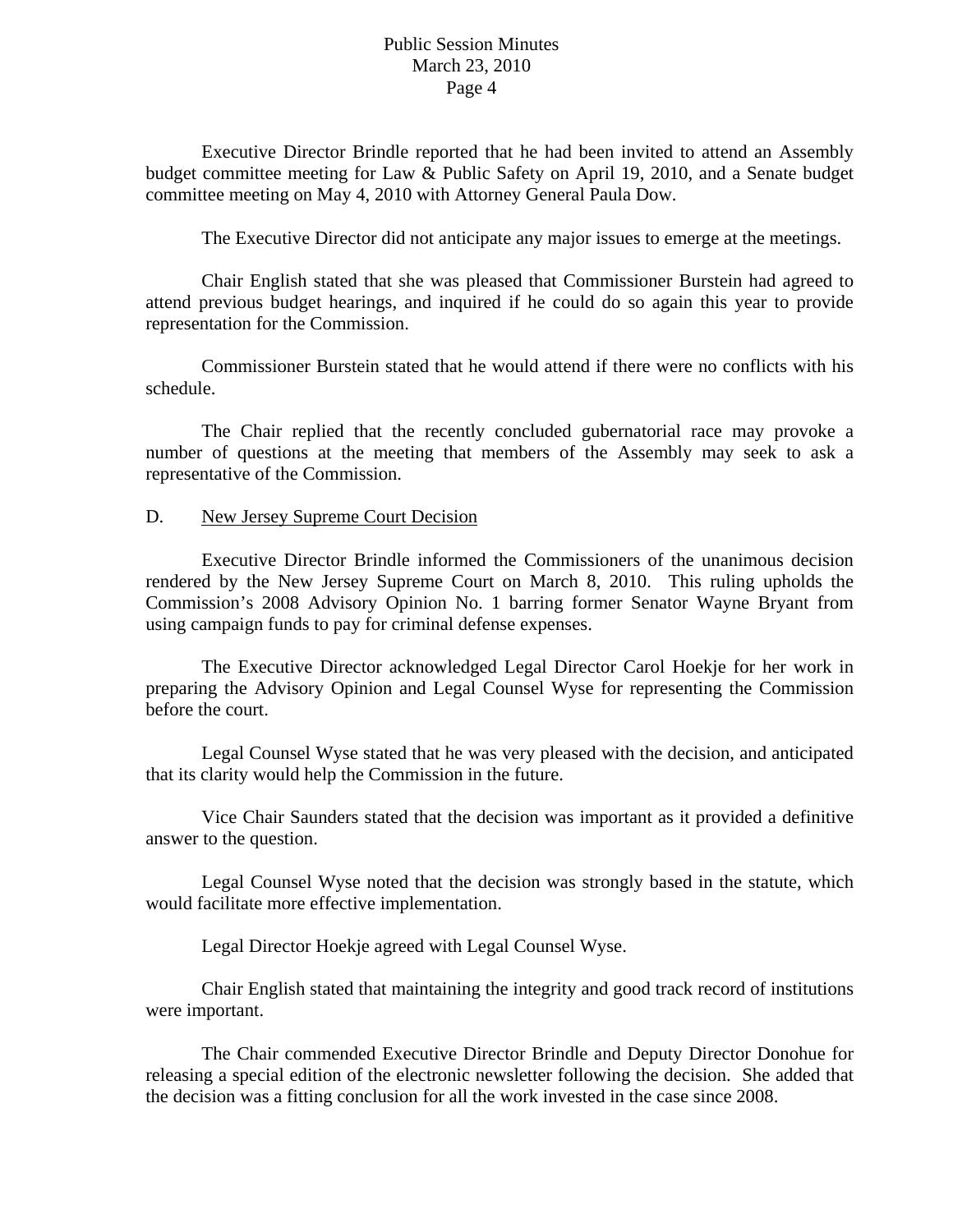## E. Attorney General and U.S. Attorney Training in Campaign Finance Law

 Executive Director Brindle noted that the Commission was gaining a public perception as a partner in the anti-corruption movement in New Jersey.

 The Executive Director reported that the Commission was reaching out to the Attorney General and U.S. Attorney to facilitate campaign finance law training sessions, recognizing the intersection between campaign finance and corruption investigation.

# F. Treasurer Training

 Executive Director Brindle informed the Commissioners of a treasurer training session to be held at the Robert Treat Hotel in Newark on April 1, 2010 at 7:00 PM in preparation for the May Municipal election.

 The Executive Director also reported that the Commission would hold ten in-house training sessions between now and the general election.

# G. Legislature and Agency Leadership Meetings

 Executive Director Brindle informed the Commissioners that he had had positive dialogue with the legislative leadership of both parties as well as Attorney General Paula Dow and Authorities Director Debra Gramiccioni. He reported that the Commission's legislative initiatives were generally well received.

 The Executive Director noted that Legal Director Hoekje attended the meeting with Attorney General Dow and Deputy Director Donohue and Director of Finance and Administration Steven Dodson attended the meeting with Authorities Director Gramiccioni.

# H. Legislation

 Executive Director Brindle informed the Commissioners of legislation to be introduced regulating "527" committees whose election communications are currently exempt from rules as long as such communication contains no explicit language urging the support or defeat of a candidate. He noted that the recent U.S. Supreme Court decision of Citizens United v. FEC stated that speech was not limited to advocacy.

 The Executive Director also reported on proposals to simplify and standardize pay-toplay regulation, in which the two-tier division between local and state laws has created confusion.

 Executive Director Brindle also informed the Commission on proposals to curb the practice of "wheeling," eliminate the "fair and open" exclusion in the pay-to-play law, and a new proposal raising the minimum threshold for detailed reporting of contributions from \$300 to \$1,000. He added that the higher threshold would be offset by increased disclosure, as all business entities would be required to report contributions.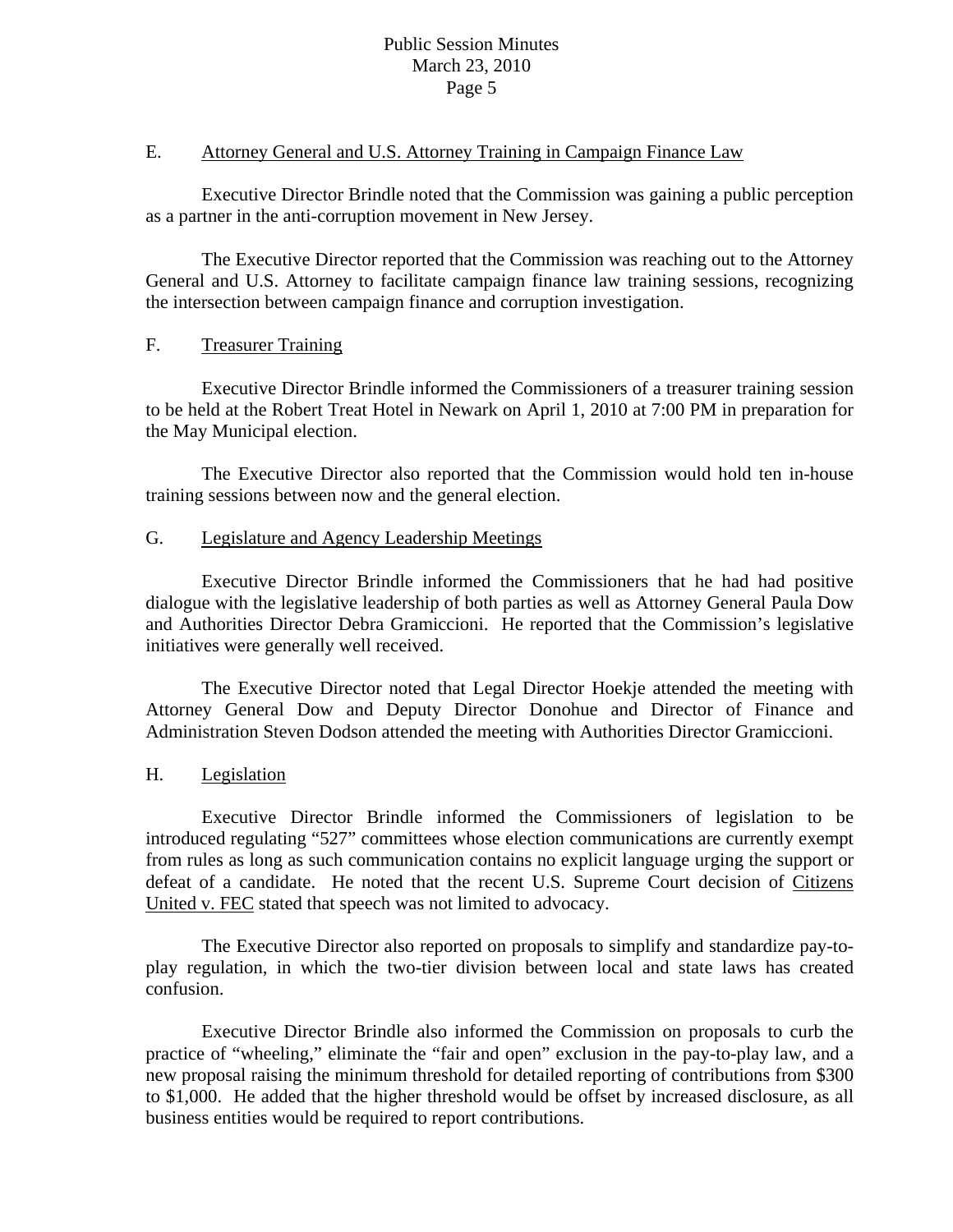The Executive Director inquired whether a vote was necessary to approve the new proposal.

 Commissioner Burstein and Vice Chair Saunders agreed that the \$300 threshold was too low.

 Commissioner Burstein stated that increased disclosure was necessary in the wake of Citizens United v. FEC.

 Legal Director Hoekje suggested that the Commission may wish to postpone the vote until a vote had been taken on sunset regulations.

The Commission agreed to table the vote on the new proposal for a later date.

- I. Spring/Summer Meeting Schedule
	- April 20, 2010 at 10:00 a.m. in Trenton;
	- May 18, 2010 at 11:00 a.m. in Trenton; and,
	- June 15, 2010 at 11:00 a.m. in Trenton.

Chair English expressed concern about whether there would be sufficient time for the Public Financing Public Hearing scheduled for April 20, 2010.

Special Programs Director Amy Davis stated that the date and time had already been published in the New Jersey Register.

Chair English praised Executive Director Brindle's outreach to State officials and maintaining the positive reputation of the Commission.

The Executive Director reported that over 1,000 individuals were on the Commission's newsletter mailing list.

# 4. Update on 2009 Gubernatorial Primary and General Election Public Financing Program

 Special Programs Director Amy Davis reported on the status of a request for additional information approved by the Commission at its January 19, 2010 meeting into higher than average ballot reimbursement costs in the claims submitted by Bergen and Ocean County.

 Director Davis presented correspondence from the Bergen and Ocean County Clerk in response to the request.

 The correspondence from Bergen County Deputy Clerk Joyce SanFilippo cited the county's large population, large number of voting districts, and requirement to print sample ballots in English and Spanish as reasons for higher reimbursement costs. Deputy County Clerk SanFilippo also noted that the costs incurred for the 2009 gubernatorial election were lower than in 2005 because of the use of a new printer with its own mailing department.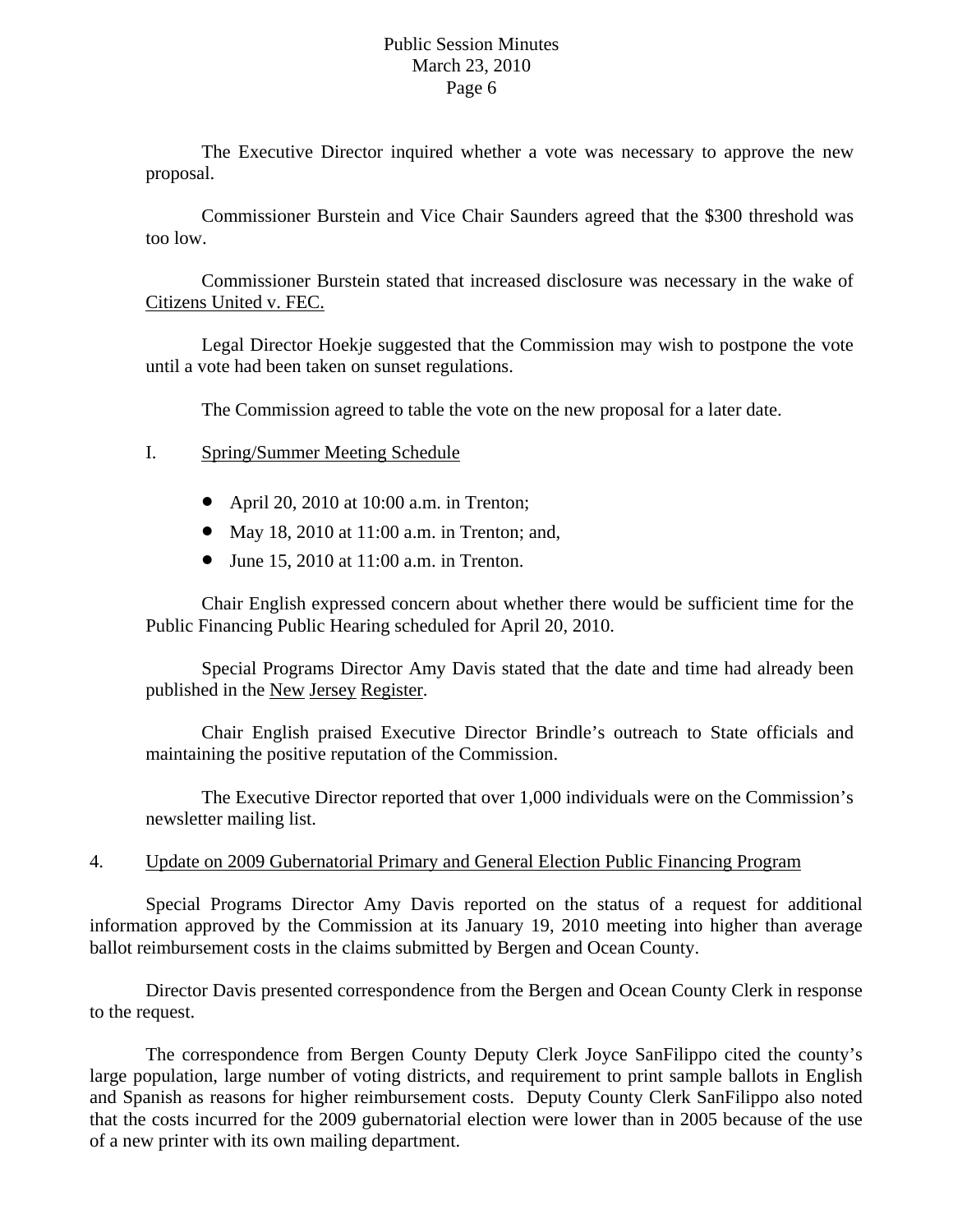The correspondence from Ocean County Clerk Carl W. Block stated that the inability of the county's in-house printing machine to accept paper large enough to contain the increased amount of information on the sample ballot necessitated the use of a more expensive outside vendor. County Clerk Block also reported that the larger sample ballots also increased mailing costs.

 Special Programs Director Davis asked the Commissioners if they were satisfied with the responses.

 Vice Chair Saunders replied that neither party had provided a complete explanation. He stated that although Ocean County officials had cited the more expensive costs of a private vendor, there was no explanation for why the per-unit cost was so high despite a competitive bidding process.

 Commissioner Burstein stated that the explanations offered by the Bergen and Ocean County clerk were incomplete and failed to address the high per-unit cost of sample ballots. Commissioner Burstein stated that he was in favor of eliminating the posting requirements due to the high costs involved.

 Chair English questioned whether or not eliminating ballot statements could be injurious to minor party candidates.

 Director Davis noted that the ballot statements were a statutory requirement for general elections and not primaries. She also noted that the Commission was statutorily obligated to pay ballot reimbursement costs and to return unspent public funds to the State.

The Chair stated that the Commission needed to preserve the integrity of the process.

 Commissioner Burstein suggested that the Commission reimburse Bergen and Ocean County, but afterward investigate whether the Commission has the authority to mandate competitive bidding.

 On a motion by Commissioner Burstein, seconded by Vice Chair Saunders, and passed by a vote of 3-0, the Commission approved the reimbursement of ballot statement expenses to Bergen and Ocean County.

 Vice Chair Saunders requested that staff ask the Bergen County Clerk for competitive bid information. He noted that printers often provide a lower price per unit for larger orders, but the Bergen County rate remained high despite having the largest number of registered voters in the state.

 The Chair requested that staff send a request for information to all county clerks asking whether printing was done in-house or outside, and to determine if competitive bidding was used for outside printing services.

 Chair English asked Special Programs Director Amy Davis how preparations for the Public Financing Public Hearing were proceeding.

 Director Davis replied that notice of the hearing had been published in the New Jersey Register, in the New Jersey Law Journal, and issued to other interested parties.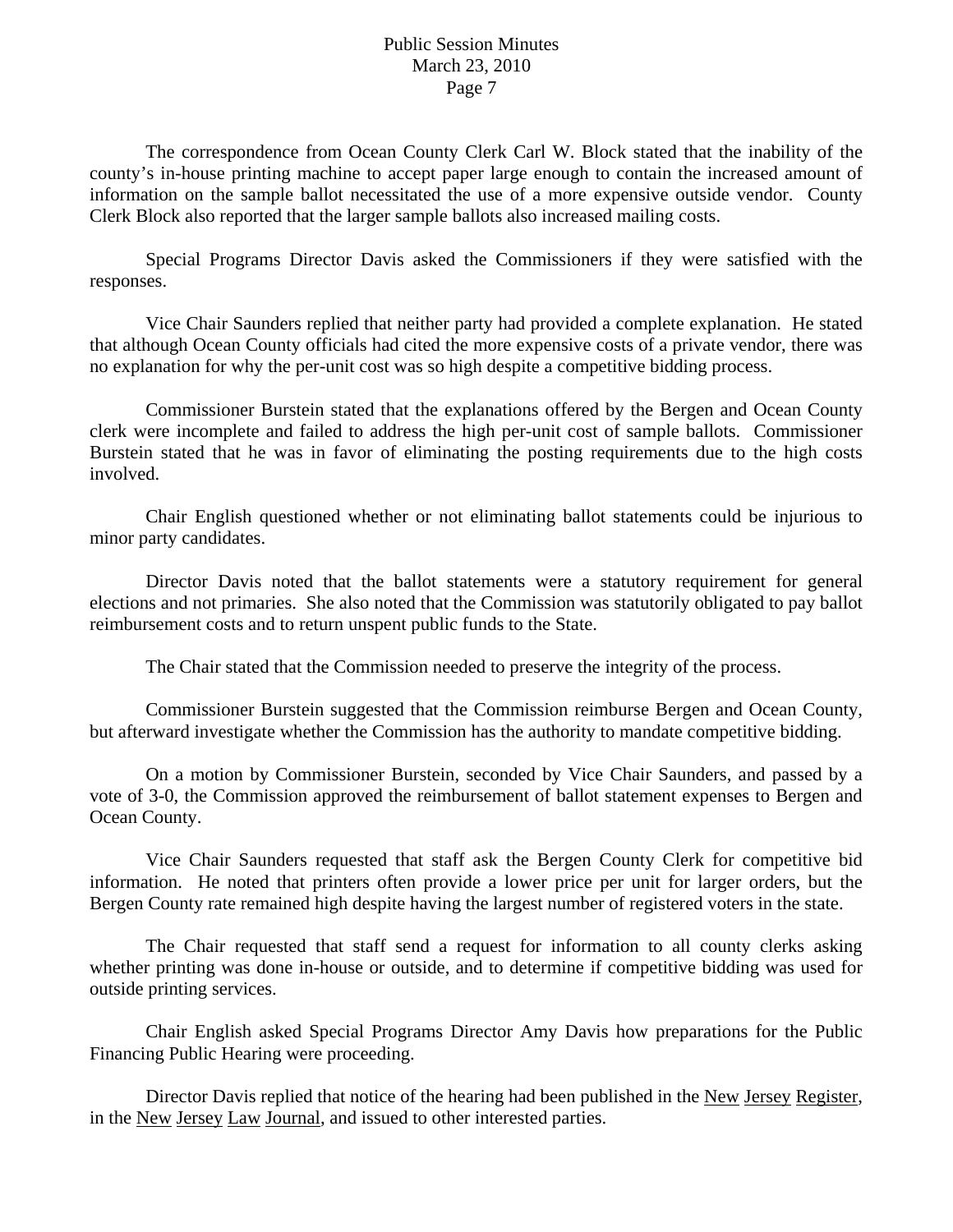The Director reported that responses had been received and members of the public would testify at the hearing.

 Director Davis informed the Commissioners that the hearing would commence at 11:15 AM, and that all guests would be able to testify and share their thoughts on the Public Financing Program, suggest improvements, and ask questions of the Commission.

 Chair English stated that she would like to see a discussion of the debate issues and the timing of the debates.

Director Davis noted that she had invited all debate sponsors.

 Commissioner Burstein suggested that it could be a good idea to invite representatives from the Corzine campaign in order to gain their perspective as participants outside the system.

Director Davis replied that representatives of all campaigns had been invited to testify.

# 5. Adoption of "Sunset" Proposal with Proposed Amendments and New Rule

 Legal Director Carol Hoekje stated that the "sunset" proposal was now ripe for adoption. She noted that Special Programs Director Amy Davis and Associate Legal Director Michelle Levy were also present to answer any inquiries.

 Legal Director Hoekje stated that the proposal had been published in the New Jersey Register, that notice was issued to the public, and that a public hearing was held on February 16, 2010. She stated that two written comments were received by the Commission before the February 19, 2010 deadline for receipt of written comments.

 Legal Director Hoekje stated that the first written comment was submitted by Stephen Adzima, Jr., who wrote that any donations under \$500 should not have to be "reportable." The Legal Director suggested that the commentator may have meant that contributions under \$500 should not be considered "reportable by the recipient" for pay-to-play requirements.

 Legal Director Hoekje suggested the response that the Commission does not have the discretion to raise the reporting thresholds to amounts higher than those established in the Reporting Act for reporting of detailed contributor information.

 Legal Director Hoekje stated that the second written comment was submitted by Edward J. Buzak, Esq. He wrote that he did not believe that the Legislature, in enacting both the pay-to-play legislation and the currency reporting legislation intended that the restrictions of the latter should apply to the former.

 The Legal Director suggested the response that the language of the pay-to-play statutes clearly refers to contributions "reportable by the recipient" under the Reporting Act, that the legislative history provides no exemption for the reporting of currency contributions, and that the Commission's proposed amendments are consistent with the requirements of the entire Reporting Act.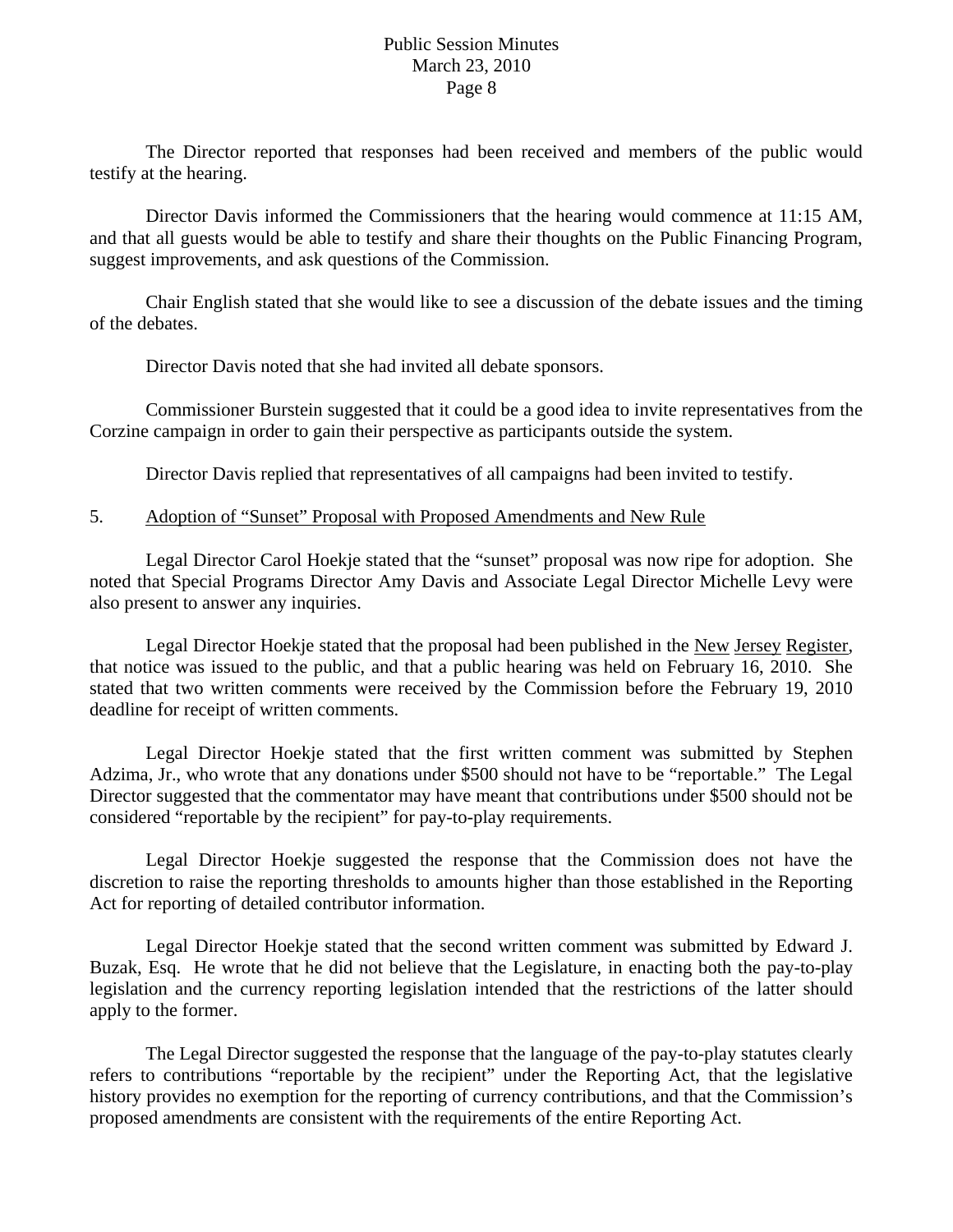Legal Director Hoekje stated that while the Commission recognized the increased burden of reporting requirements, this burden was outweighed by the benefit of increased disclosure and transparency.

 Vice Chair Saunders stated that he understood the reasoning, but believed that the result seemed not to make sense if currency contributions in any amount were prohibited but contributions of \$300 or less by check were not.

 Commissioner Burstein agreed with Vice Chair Saunders, but stated that it was better to prevent the emergence of a loophole.

Chair English asked how the Commission could simplify the reform legislation.

 The Executive Director noted that the current state law allows local jurisdictions to make their own ordinances. He stated that this concern could be brought before legislative sponsors.

 Legal Director Hoekje informed the Commissioners that they could choose to adopt the Sunset proposal without adopting the proposed amendments at this time.

The Chair asked if the regulation was timely and assisted the public.

 Special Programs Director Davis suggested that the contradictions in the law had been noted, but it was better to err on the side of caution and consider contributions reportable when in doubt.

 Commissioner Burstein proposed that the response letter should suggest that Mr. Buzak bring his concerns to the Legislature, which has the authority to resolve the regulatory dissonance he observed.

 Commissioner Burstein added that the Commission should note that it only has the authority to interpret the law. He questioned if the Legislature had considered preexisting law when passing pay-to-play regulation.

Legal Director Hoekje suggested that the Commission could table a vote on amendments.

 Commissioner Burstein stated that tabling the vote would leave filing entities with no direction.

 Special Programs Director Davis stated that the Commission could adopt and allow the Legislature to resolve the problem.

 Vice Chair Saunders asked if the Commission should leave the task of resolving the contradiction to the Legislature.

 Executive Director Brindle stated that he could mention the problem in future meetings with legislative leadership.

 The Executive Director asked if the matter of vendor cash contributions would be a widespread problem.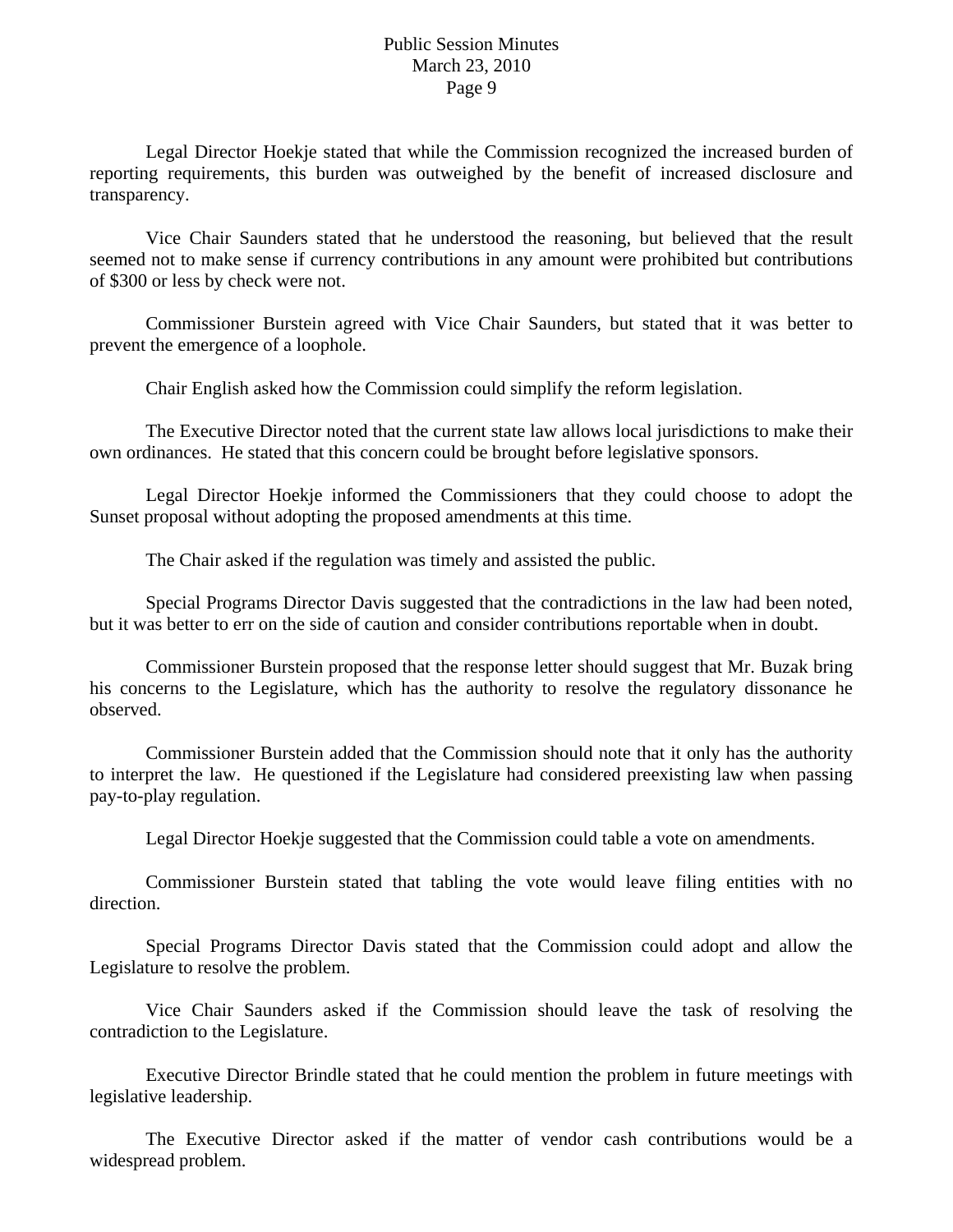Special Programs Director Davis noted that business entities were more likely to make contributions by check.

Chair English asked if the Commission was assisting the process by enacting the new rule.

 Commissioner Burstein replied that the Commission must do what the law requires despite inconsistency. He stated that the immediate concern was to adopt the regulations to provide guidance. He stated that the concerns require a legislative response, in order to make a cohesive regulation framework out of this patchwork.

 On a motion by Commissioner Burstein, seconded by Vice Chair Saunders and passed by a vote of 3-0, the Commission voted to approve the amendments contained in the "sunset" proposal concerning the definition of currency contributions as "reportable under subchapters 24, 25, and 26. The Commission directed the Executive Director to take the concerns as expressed and discussed to the Legislature.

 On a motion by Commissioner Burstein, seconded by Vice Chair Saunders and passed by a vote of 3-0, the Commission voted to approve the balance of remaining items contained in the "sunset" proposal.

 Chair English recognized Associate Legal Director Levy for her work with the "sunset" proposal.

 The Chair also thanked Mr. Buzak for providing a thought-provoking comment to the Commission.

### 6. Legislative Priorities - continued

 Returning to the earlier discussion of legislative priorities, the Chair stated that the Commission agreed with the legislative priorities as submitted by the Executive Director.

#### 7. Resolution to go into Executive Session

 On a motion by Vice Chair Saunders, seconded by Commissioner Burstein and passed by a vote of 3-0, the Commission resolved to go into Executive Session to discuss anticipated litigation, which will become public as follows:

- A. Final Decision Recommendations in violation proceedings which will not become public. However, the Final Decisions resulting from those recommendations will become public not later than seven business days after mailing to the named respondents.
- B. Investigative Reports of possible violations, which reports will not become public. However, any complaint generated as the result of an Investigative Report will become public not later than seven business days after mailing to the named respondents.